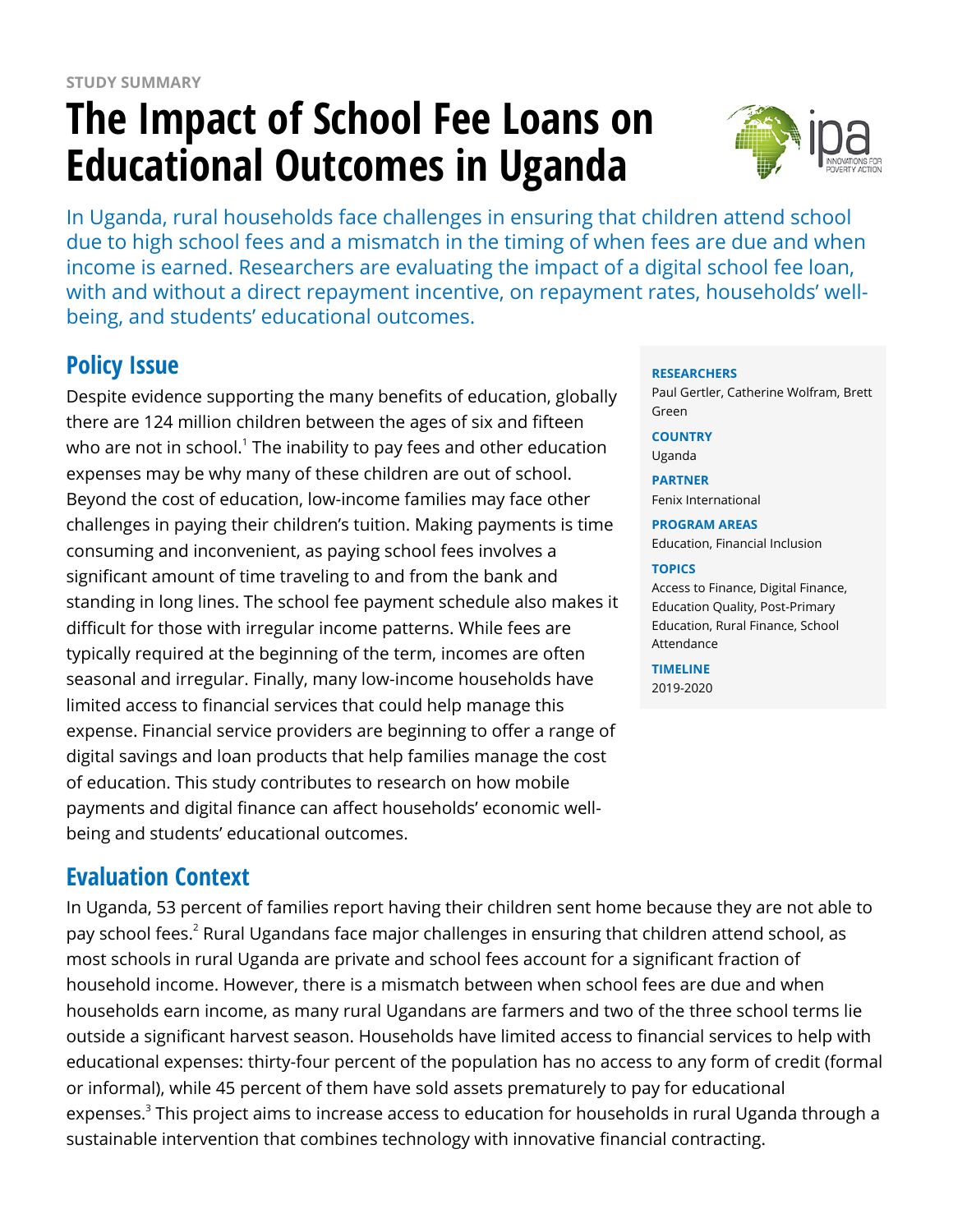Researchers are partnering with Fenix International, the largest solar home system provider in Uganda. Their flagship product, ReadyPay Power, is a lease-to-own solar home system providing lighting, phone charging, TV, and radio, financed through affordable installments paid through mobile money. They combine customer payment histories with additional data sources to create a credit score that enables those living off-grid to access power upgrades and other loans.

### **Details of the Intervention**

Researchers are working with Fenix International to evaluate the impact of a post-primary school fee loan called the ReadyPay School Fees Loan on repayment rates, households' well-being, and students' educational outcomes. Using customer repayment data from solar loans, Fenix pre-approves certain customers for term-length education loans. These loans are made available approximately two weeks leading up to a school term and two weeks following the start of the term, and are disbursed directly to a customer's mobile wallet.

Researchers will randomly assign 71,600 Fenix customers into the following groups. Customers in the process of paying for the solar home system (in-repayment) are required to make a non-refundable UGX 20,000 deposit before they receive the loan, while customers who completed payment for the solar home system are required to make a UGX 50,000 deposit:

#### *Customers in the process of paying for the solar home system (in-repayment)*

- 1. Eligible customers are offered a school fee loan of UGX 100,000 with lockout technology as a direct repayment incentive, where a customer's solar home system is locked by default and can only be unlocked when a customer makes a payment;
- 2. Eligible customers are offered a no-deposit school fee loan of UGX 80,000 with lockout technology;
- 3. Eligible customers are not offered loans until the study is over (comparison group).

#### *Customers who completed payment for the solar home system*

- 1. Eligible customers are offered a school fee loan of UGX 300,000;
- 2. Eligible customers are offered a school fee loan with lockout technology; Half are randomly assigned to unexpectedly receive no lock-out;
- 3. Eligible customers are offered a choice between a loan with or without a lockout system; and
- 4. Eligible customers are not offered loans until the study is over (comparison group).

Researchers will conduct an initial survey in 2019 and a follow-up survey in 2020 to evaluate the impact of the intervention on loan repayment rates; households' economic outcomes such as income, debt, and asset holdings; and students' educational outcomes such as school enrollment, absenteeism, and test scores.

## **Results and Policy Lessons**

Study ongoing; results forthcoming.

#### **Sources**

<sup>1</sup>UNESCO, 2015. "A growing number of children and adolescents are out of school as aid fails to meet